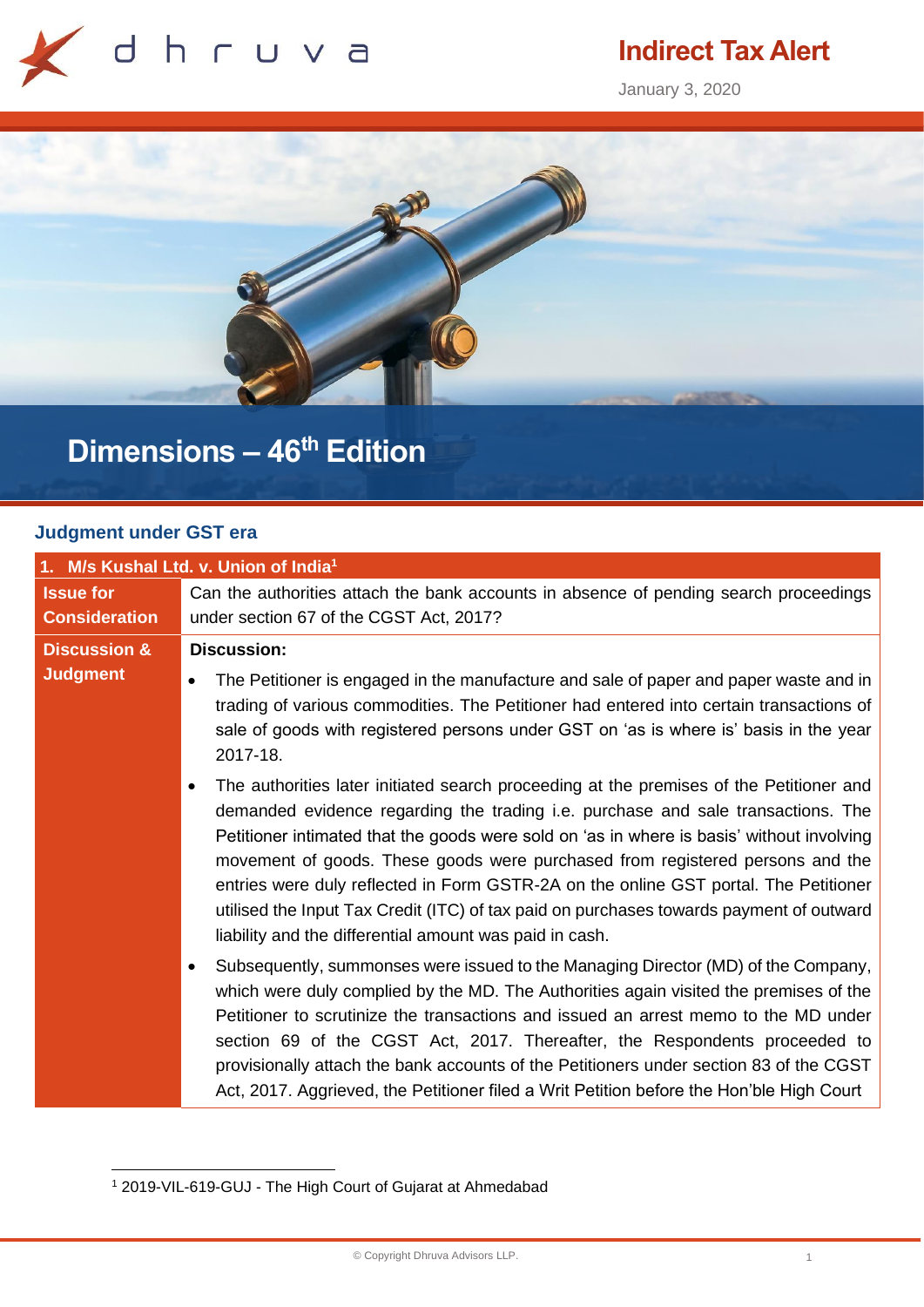

|                                                           | The Petitioner submitted that the provisional attachment of bank accounts in absence of<br>any pending proceedings under section 67 of the CGST Act, 2017 is wholly without<br>jurisdiction and illegal. It was also submitted that no tax liability shall arise under the<br>GST Act in absence of actual sales or purchases.<br>The Respondents, on the other hand submitted that ITC was availed only on the basis<br>of invoices and no goods were actually received by the Petitioner. The Petitioner agreed<br>to reverse partial GST credit where ITC was availed on strength of invoices without<br>actual receipt of goods on statements recorded during course of second inspection. The<br>proceedings initiated are still pending as no amount has been deposited by the Petitioner<br>and accordingly action to provisionally attach the bank accounts was undertaken.<br>On perusal of section 67 and 83 of the CGST Act, 2017, the Hon'ble High Court<br>observed as under: |
|-----------------------------------------------------------|--------------------------------------------------------------------------------------------------------------------------------------------------------------------------------------------------------------------------------------------------------------------------------------------------------------------------------------------------------------------------------------------------------------------------------------------------------------------------------------------------------------------------------------------------------------------------------------------------------------------------------------------------------------------------------------------------------------------------------------------------------------------------------------------------------------------------------------------------------------------------------------------------------------------------------------------------------------------------------------------|
|                                                           | In order to exercise power to provisionally attach the bank accounts under section<br>83 of the CGST Act, 2017, proceedings should be pending under the requisite<br>provisions under the GST law. In the instant case, pursuant to search under section<br>67(2) of the CGST Act, 2017 no inquiry or other proceedings under the GST law was<br>initiated. Thus, since the basic requirement for exercise of powers under section 83<br>of the CGST Act, 2017 was not satisfied, the provisional attachments of the bank<br>accounts of the Petitioners is not in consonance with the provisions thereof and<br>cannot be sustained.                                                                                                                                                                                                                                                                                                                                                      |
|                                                           | Further, the issue of eligibility of the ITC being beyond the scope of the instant<br>petition, the Hon'ble High Court directed the Petitioners to raise such contentions in<br>appropriate proceedings before the appropriate forum.                                                                                                                                                                                                                                                                                                                                                                                                                                                                                                                                                                                                                                                                                                                                                      |
|                                                           | Judgment:                                                                                                                                                                                                                                                                                                                                                                                                                                                                                                                                                                                                                                                                                                                                                                                                                                                                                                                                                                                  |
|                                                           | The Hon'ble High Court quashed and set aside the orders of provisional attachment of the<br>bank accounts of the Petitioners and directed to release the attachments in absence of any<br>pending proceedings under the requisite provisions of the GST law.                                                                                                                                                                                                                                                                                                                                                                                                                                                                                                                                                                                                                                                                                                                               |
| <b>Dhruva</b><br><b>Comments /</b><br><b>Observations</b> | The intent of section 83 of the CGST Act, 2017 is to safeguard the interest of the<br>revenue. This section specifically states that in order to exercise the power of provisional<br>attachment of the property of a taxable person, proceedings should be pending under<br>the requisite provisions specified therein.                                                                                                                                                                                                                                                                                                                                                                                                                                                                                                                                                                                                                                                                   |
|                                                           | This is a welcome judgement and would provide necessary aid when such powers are<br>summarily invoked by the GST authorities.                                                                                                                                                                                                                                                                                                                                                                                                                                                                                                                                                                                                                                                                                                                                                                                                                                                              |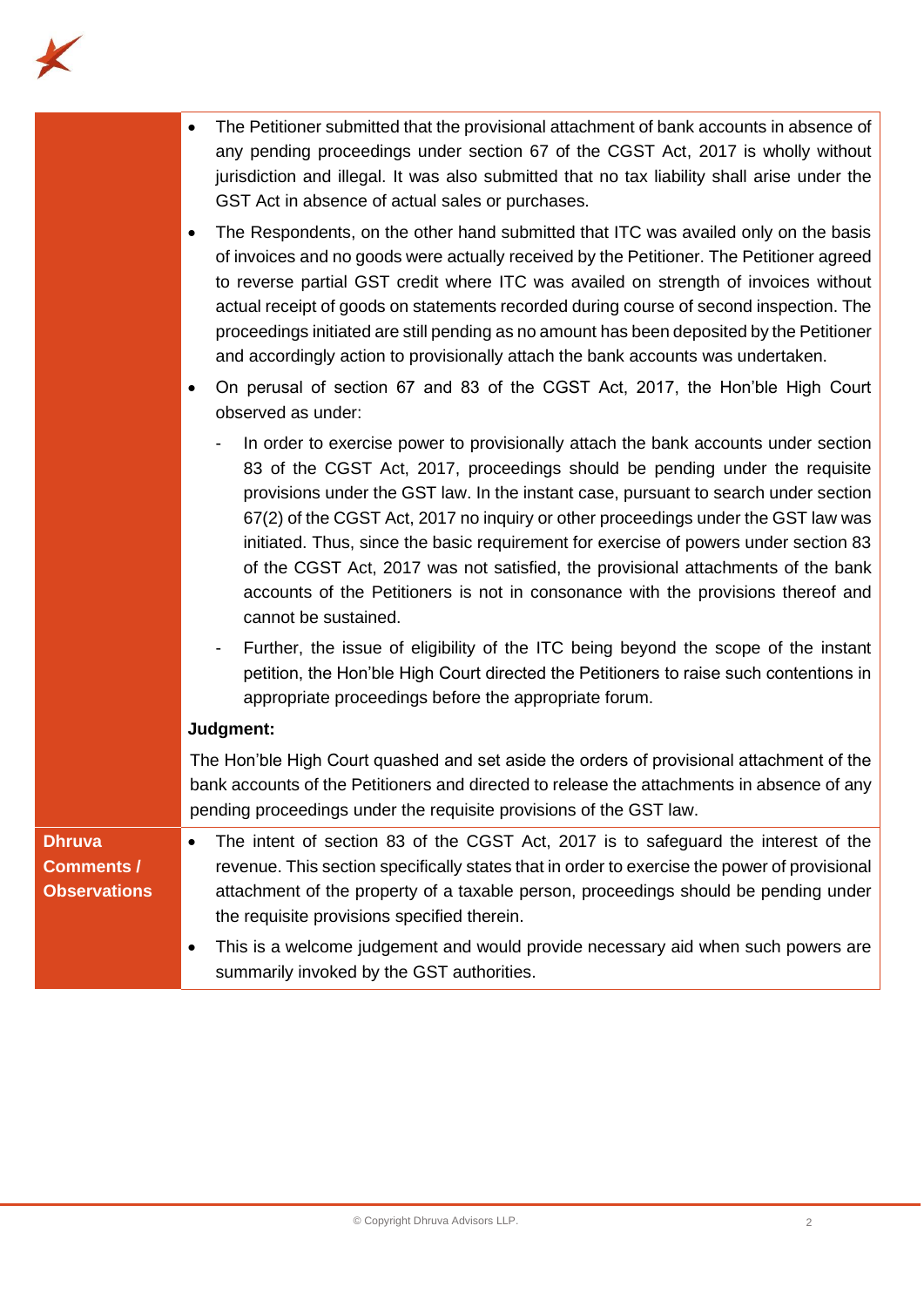

## **Judgment under the Pre-GST regime:**

|                                           | 2. Commissioner, CGST Commissionerate v M/s International Tobacco Company Ltd- Allahabad <sup>2</sup>                                                                                                                                                                                                                                                |
|-------------------------------------------|------------------------------------------------------------------------------------------------------------------------------------------------------------------------------------------------------------------------------------------------------------------------------------------------------------------------------------------------------|
| <b>Issues for</b><br><b>Consideration</b> | Whether the Customs, Excise & Service Tax Appellate Tribunal (CESTAT) mis<br>$\bullet$<br>interpreted rule 16(1) of Central Excise Rules, 2002 (CER) by including goods sold as<br>scrap within its scope and allowing assessee to avail CENVAT Credit?<br>Whether CESTAT was justified to revoke penalty imposed under rule 26 of CER?<br>$\bullet$ |
| <b>Discussion &amp;</b>                   | <b>Discussion:</b>                                                                                                                                                                                                                                                                                                                                   |
| <b>Judgment</b>                           | Assessee is engaged in manufacture of various brands of cigarettes on job work basis.                                                                                                                                                                                                                                                                |
|                                           | The assessee clears goods from factory on payment of Excise Duty. However, certain<br>$\bullet$<br>duty paid goods were returned to the factory for various reasons.                                                                                                                                                                                 |
|                                           | The assessee claimed CENVAT credit on the bought back goods under rule 16(1) of<br>$\bullet$<br>CER on the ground that the said goods were to be used for refining purpose.                                                                                                                                                                          |
|                                           | Rule 16(1) of CER provides that if duty paid goods are bought back to the factory for<br>$\bullet$<br>being re-made, refined, reconditioned or for any other reason, then the assessee can<br>avail CENVAT credit of such goods.                                                                                                                     |
|                                           | In the instant case, the CESTAT observed that since rule 16(1) of CER includes the<br>phrase 'or for any other reason', its scope is wide enough to include the goods brought<br>back by assessee. Accordingly, CESTAT allowed the CENVAT credit availed by the<br>assessee. Further, CESTAT dropped the penalty imposed under rule 26 of CER.       |
|                                           | The revenue filed an appeal before the Hon'ble High Court against the said order. The<br>$\bullet$<br>observations of the Hon'ble High Court are as under:                                                                                                                                                                                           |
|                                           | Goods were brought back for the purpose of scrapping and not refining-                                                                                                                                                                                                                                                                               |
|                                           | The cartons that were returned were found in packed condition. Hence, the<br>$\circ$<br>alleged defects in goods, as claimed by assessee could not be ascertained.                                                                                                                                                                                   |
|                                           | The receipts were not found to be reliable. There are no records of reasons given<br>$\circ$<br>by purchasers for rejecting the consignments.                                                                                                                                                                                                        |
|                                           | The asseesee tried to pass scrapped goods as refined goods.<br>O                                                                                                                                                                                                                                                                                     |
|                                           | Scrapping is not included within the scope of rule 16(1) of CER-<br>$\qquad \qquad \blacksquare$                                                                                                                                                                                                                                                     |
|                                           | Goods may be brought back to factory and may be subjected to processing and<br>$\circ$<br>thereafter removed after having become saleable commodities.                                                                                                                                                                                               |
|                                           | The phrase 'or for any other reason' has to be necessarily read on the<br>$\circ$<br>construction canon of ejusdem generis. Any other rule of interpretation would<br>make the rule unworkable and defeat the intention of legislature.                                                                                                              |
|                                           | The legislative intent was not to read the phrase 'or for any other reason' in rule<br>$\circ$<br>16(1) of CER in isolation or to give it a wide scope. Otherwise there would be no<br>necessity to precede the said phrase with processes of 're-made', 'refined' and<br>'re-conditioned'.                                                          |

<sup>2</sup> 2019-TIOL-2944-HC-ALL-CX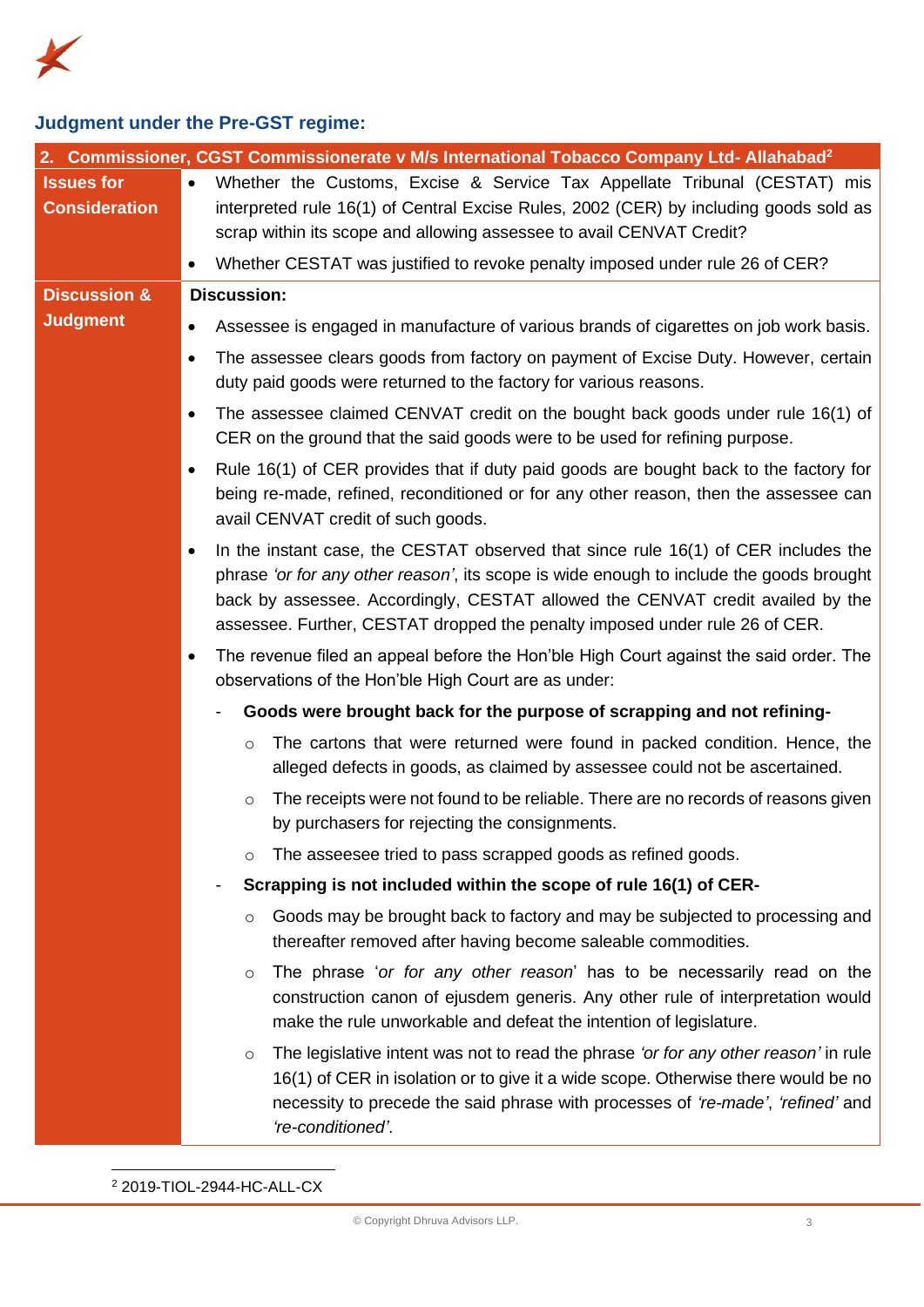

### **Circular under GST:**

| 1. SOP in case of non-filers of returns <sup>3</sup> |                                                                                                                                                                                                                                                                                                                                                       |
|------------------------------------------------------|-------------------------------------------------------------------------------------------------------------------------------------------------------------------------------------------------------------------------------------------------------------------------------------------------------------------------------------------------------|
| <b>Background</b>                                    | Revenue officers were following divergent practices in case of non-filing of returns by the<br>taxpayers. Accordingly, to clarify the issue and ensure uniformity in the interpretation of the<br>provisions of law, Government issued the present circular prescribing guidelines to be<br>followed by the department for non-filers of GST returns. |
| <b>Clarification</b>                                 | A brief synopsis of the circular is outlined below:                                                                                                                                                                                                                                                                                                   |
|                                                      | A system generated message would be sent to all the registered persons 3 days before<br>the due date of filing of return.                                                                                                                                                                                                                             |
|                                                      | <b>Post the due date for filing GSTR-3B, a system generated mail / message would be</b><br>sent to all the defaulters i.e. to the authorized signatory as well as the proprietor /<br>partner / director / karta etc.                                                                                                                                 |
|                                                      | 5 days after the due date of furnishing the return, a notice in GSTR-3A shall be issued<br>$\bullet$<br>electronically to defaulters requiring them to furnish such return within 15 days.                                                                                                                                                            |
|                                                      | If said return is still not filed within the aforesaid time limit, the proper officer may<br>proceed to assess the tax liability on best judgement basis taking into account the<br>available / gathered materials and issue <b>order in GST ASMT-13</b> . The proper officer<br>would then be required to upload the summary in GST DRC-07.          |

<sup>3</sup> Circular no. 129/48/2019 - GST dated December 24, 2019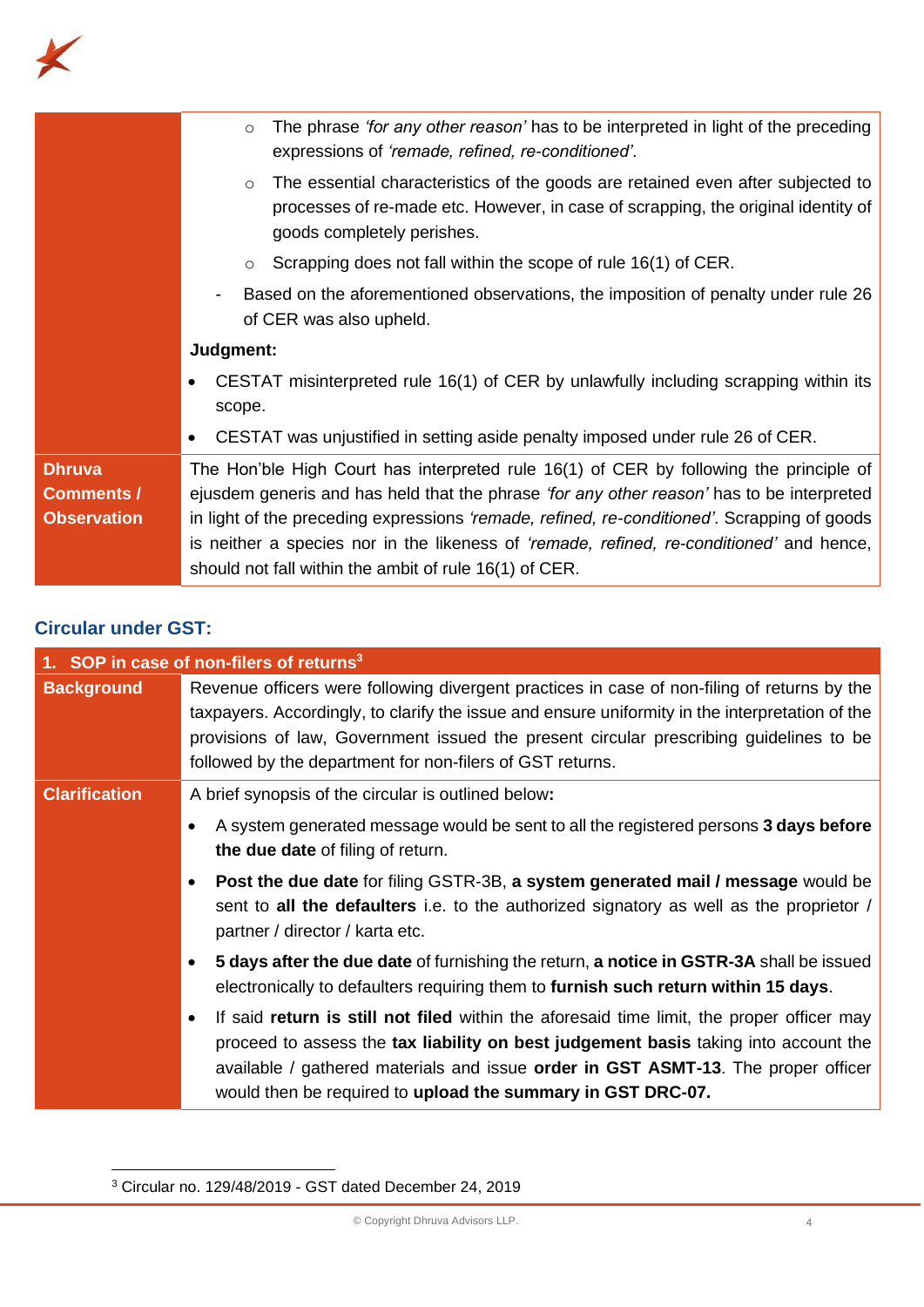

| To assess aforesaid tax liability, the proper officer may take into account the details<br>$\sim$                                                                             |
|-------------------------------------------------------------------------------------------------------------------------------------------------------------------------------|
| of <u>outward supplies as per GSTR-1</u> , details of inward supplies auto-populated in                                                                                       |
| GSTR-2A, information available from e-way bills, or any other information available                                                                                           |
| from any other source including inspection at business premises.                                                                                                              |
| If a valid return is furnished within 30 days of the service of aforesaid assessment<br>$\bullet$<br>order, the said assessment order shall be deemed to have been withdrawn. |
| Otherwise, recovery proceedings could be initiated.                                                                                                                           |
| In deserving cases, the Commissioner may resort to provisional attachment of property<br>$\bullet$                                                                            |
| to protect revenue, before issuance of Order in GST ASMT-13.                                                                                                                  |

### **Notifications under GST:**

| Amendments in-line with decisions taken in 38 <sup>th</sup> GST council meeting $4$ |                                                                                                                                                                                                                                                                   |
|-------------------------------------------------------------------------------------|-------------------------------------------------------------------------------------------------------------------------------------------------------------------------------------------------------------------------------------------------------------------|
| <b>Background</b>                                                                   | Government has issued various notifications amending provisions of GST law to give effect                                                                                                                                                                         |
|                                                                                     | to the decisions taken in the 38 <sup>th</sup> GST council meeting.                                                                                                                                                                                               |
| <b>Amendments</b>                                                                   | A brief synopsis of the notifications issued is outlined below:                                                                                                                                                                                                   |
|                                                                                     | Introduction of new rule 86A [effective from December 26, 2019]:<br>$\bullet$                                                                                                                                                                                     |
|                                                                                     | Upon having reasons to believe that ITC available in Electronic Credit Ledger has<br>been availed fraudulently or are ineligible, the department may, for reasons<br>recorded in writing, block utilisation or refund of such ITC to the extent it is<br>availed: |
|                                                                                     | basis tax invoices / debit notes, etc.<br>$\circ$                                                                                                                                                                                                                 |
|                                                                                     | issued by a registered person who has been found to be non-existent or not<br>to be conducting any business from any place for which registration has<br>been obtained;                                                                                           |
|                                                                                     | without receipt of goods or services or both or                                                                                                                                                                                                                   |
|                                                                                     | basis tax invoices / debit notes, etc. on which tax has not been paid to the<br>$\circ$<br>Government; or                                                                                                                                                         |
|                                                                                     | by a registered person who has been found to be non-existent or not to be<br>$\circ$<br>conducting any business from any place for which registration has been<br>obtained; or                                                                                    |
|                                                                                     | without being in possession of prescribed documents such as tax invoices/debit<br>$\circ$<br>notes, etc.                                                                                                                                                          |
|                                                                                     | The Department may unblock the aforesaid ITC upon being satisfied that the<br>corresponding conditions for blocking such ITC no longer exists;                                                                                                                    |
|                                                                                     | The aforesaid restriction shall cease to have effect after expiry of one year from<br>the date of its imposition.                                                                                                                                                 |

<sup>4</sup> Notification no. 74/2019-Central tax, 75/2019-Central tax, 76/2019-Central tax, 77/2019-Central tax and 78/2019-Central tax, all dated December 26, 2019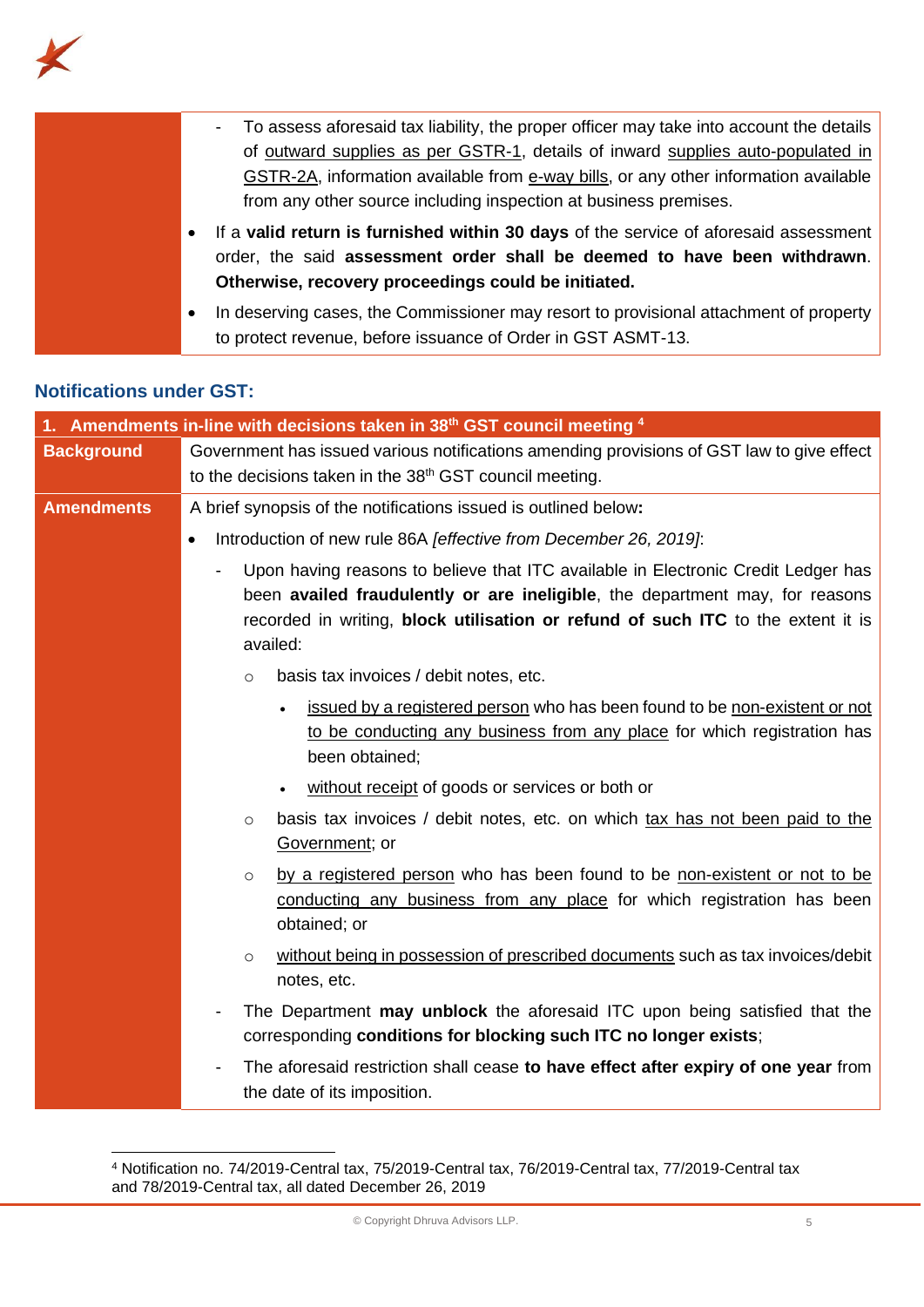

| <b>ITC</b> , in respect of invoices or debit notes not reflected in GSTR-2A, to be restricted to<br>10% of the eligible credits shown in GSTR-2A. [effective from January 1, 2020] |
|------------------------------------------------------------------------------------------------------------------------------------------------------------------------------------|
| E-way bill to be blocked for those taxpayers who have not filed their GSTR-1 for two<br>tax periods. [effective from January 11, 2020]                                             |
| Late fee waived on filing of GSTR-1 between December 19, 2019 to January 10, 2020<br>for the period of July 2017 to November 2019. [effective from December 19, 2019]              |
| Due date for filing of GSTR-1, GSTR-3B and GSTR-7 for November 2019 extended<br>in respect of a few North Eastern States. Jeffective from various dates in December<br>2019]       |